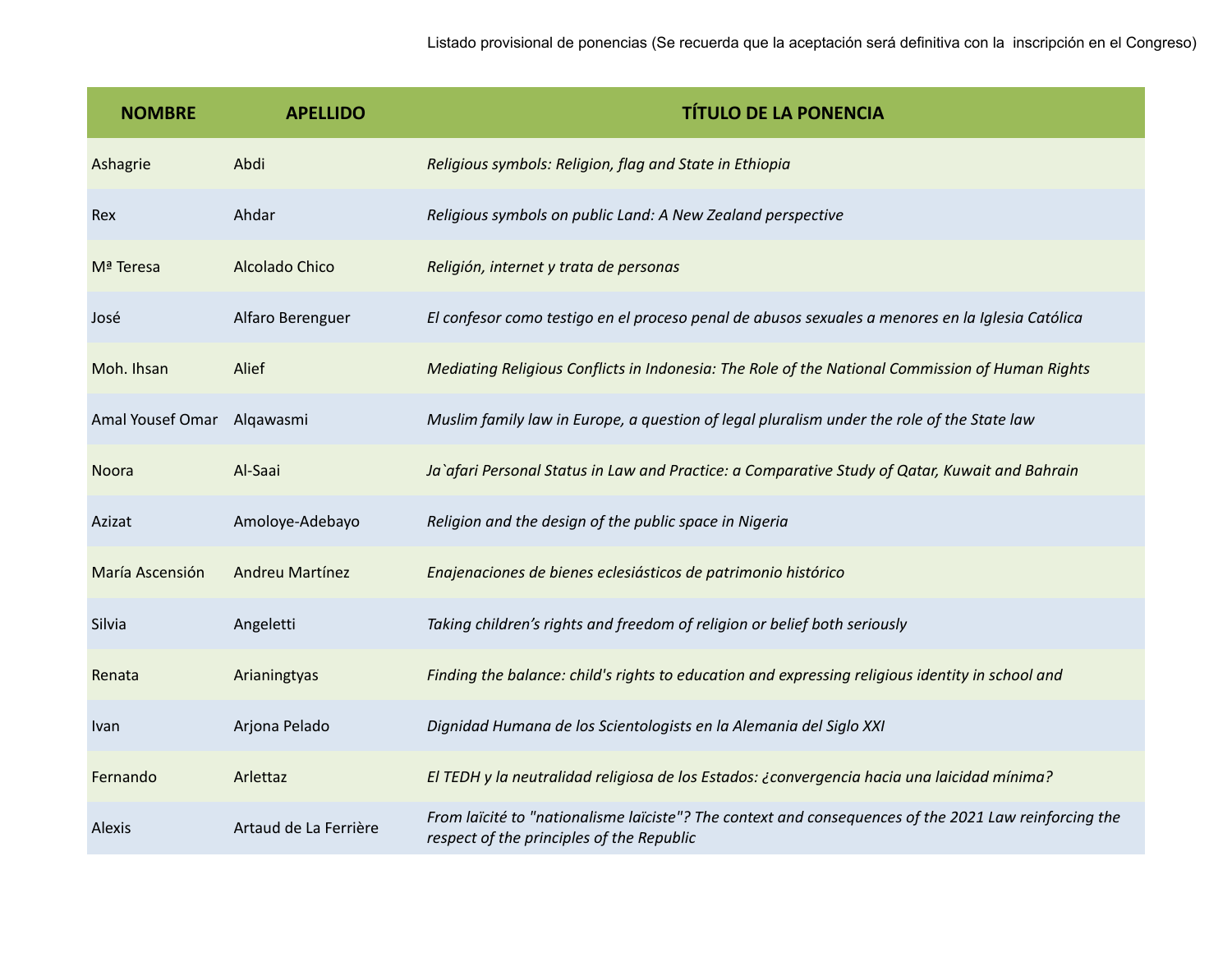| Miguel Ángel    | Asensio Sánchez           | La patria potestad y la educación de los hijos                                                                                 |
|-----------------|---------------------------|--------------------------------------------------------------------------------------------------------------------------------|
| Anastasía       | Assimakópulos             | The fragile protecction to the religious cultural heritage in Chile                                                            |
| Sylvie          | <b>Bacquet</b>            | Interdisciplinary Approaches to manifestation of belief: What can lawyers learn from other disciplines?                        |
| Zainal Abidin   | <b>Bagir</b>              | How to Address Religious Conflicts: Integrating FORB and Conflict Resolution Approaches                                        |
| Adesoji Abel    | <b>Balogun</b>            | Mentor-mentee relationship: A yardstick for genuine tutelaging                                                                 |
| Eileen          | <b>Barker</b>             | A strange case for article 9                                                                                                   |
| Ashley          | <b>Barnett</b>            | Our Noodliness, Who Art in Heaven: Protecting Pastafarians and other 'Impasta' Religions                                       |
| Ismail          | Basaran                   | A Sample of Relationships between religious minorities and majorities Otherization of Muslims: German<br>Case                  |
| Nedim           | Begović                   | Freedom of religion in the workplace in Bosnia and Herzegovina                                                                 |
| Jaroslav        | Benák                     | CJEU on religious veiling at the workplace                                                                                     |
| <b>Burkhard</b> | Berkmann                  | Legal pluralism in recent German legal thinking                                                                                |
| Jahid Hossain   | Bhuiyan                   | Religion Based Political Parties and the Constitution of Bangladesh                                                            |
| Dionisio        | <b>Blasco España</b>      | El diálogo interreligioso en la empresa privada como instrumento en favor de los derechos humanos                              |
| Angelica        | Bonfanti                  | Traditional family practices, cultural diversity and human dignity: an international law perspective on<br>freedom of religion |
| Jérémy          | <b>Boulanger-Bonnelly</b> | The Purported Impact of Religious Symbols on Children and Parents: Lessons from Canadian and<br>European Jurisprudence         |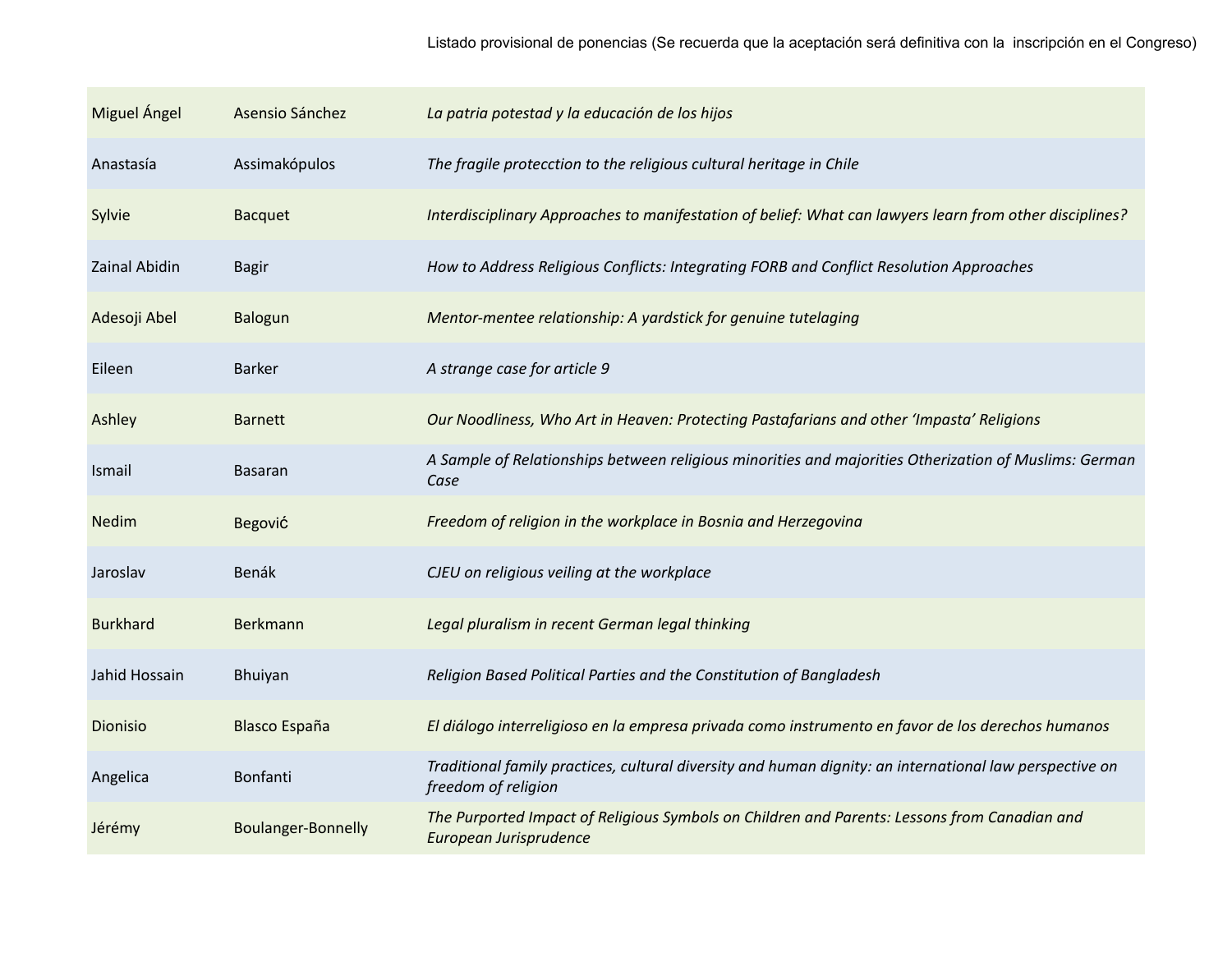| Irene María      | <b>Briones Martínez</b> | Los delitos de odio frente a la libertad de religión y de creencias                                                                    |
|------------------|-------------------------|----------------------------------------------------------------------------------------------------------------------------------------|
| Wojciech         | Brzozowski              | What would Jesus wear? Blasphemy laws in the European legal space after Sekmadienis                                                    |
| Janet            | Buckingham              | Human dignity and religious symbols: A case study of Bill 21 in Quebec                                                                 |
| Larisa Anastasia | <b>Bulgar</b>           | Personal Status Law Systems and Divorce: the Case of Christian and Muslim Women in Israel                                              |
| Dermot           | <b>Byrne</b>            | Irenics over polemics. Difference as a locus for discussion in Christian-Muslim dialogue                                               |
| Miguel           | Campo Ibáñez            | El tratamiento de una minoría dentro del catolicismo: los católicos de rito oriental                                                   |
| Mª Dolores       | Cano Hurtado            | Secuestro Internacional de hijos menores de edad por discrepancia religiosa entre los progenitores                                     |
| Julio César      | Cárdenas Arenas         | La aplicación de Ley de la Torah y el Evangelio entre las minorías judía y cristiana en territorios islámicos<br>según Ibn Taymīyah    |
| Felipe Augusto   | Carvalho                | Liberdade de Consciência, Discriminação e Objeção às Novas Formas de Casamento                                                         |
| María            | Cebriá                  | Límites a la constitución de la familia atendiendo a los problemas en la inscripción civil de los<br>matrimonios religiosos en España. |
| <b>Blandine</b>  | Chelini-Pont            | La CEDH et la neutralité religieurse des États: Convergence vers une laïcité minimale?                                                 |
| Cristiana        | Cianitto                | Is religious hate a form of legitimate expression? The case of antisemitism                                                            |
| Yitshak          | Cohen                   | The Development of the Issue of Same-sex Couples under Israeli Law                                                                     |
| Anabela          | Costa Leão              | Símbolos religiosos em Estrasburgo: discutindo o papel da margem de apreciação                                                         |
| Frank            | Cranmer                 | Weddings and civil partnership in the United Kingdom: Re-examination and reform                                                        |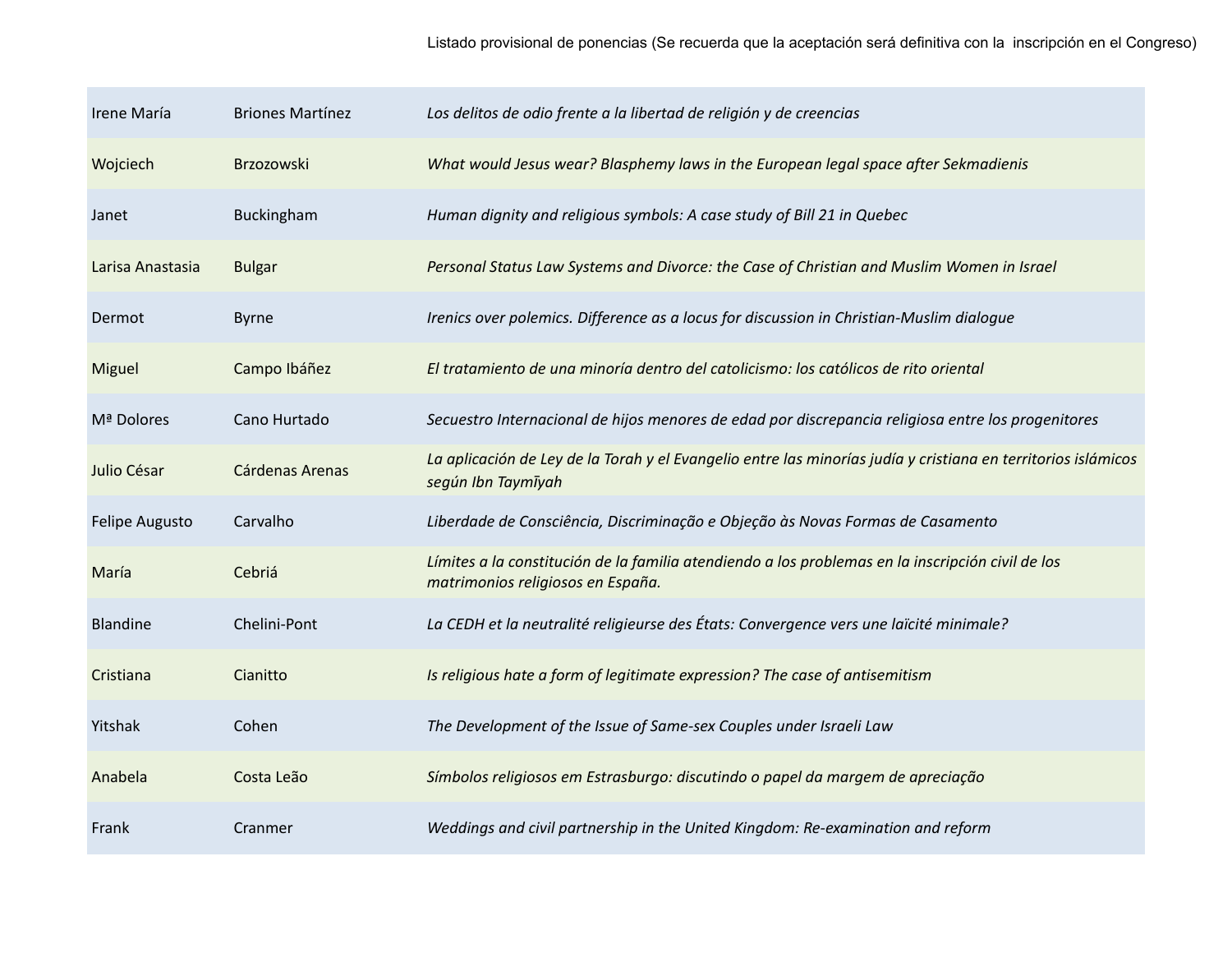| Alessandro | Cupri             | A halal economic world: Islamic banking as an instrument of integration for diaspora Islam.                                                                                  |
|------------|-------------------|------------------------------------------------------------------------------------------------------------------------------------------------------------------------------|
| Perry      | Dane              | Religious rights, pluralistic encounter, and the moral imagination                                                                                                           |
| Kazeem     | Dauda             | Conflict between Religion and Tradition: An Appraisal of Installation and Burial of Kings in<br>Contemporary Yoruba Societies (Islamic Perspective and Quest for Peace)      |
| Edward     | David             | Is group ontology morally distracting? A natural law approach to corporate religious liberty                                                                                 |
| Eléonore   | De Noüel          | The notion of human dignity throughout western thought                                                                                                                       |
| Oscar      | Díaz Muñoz        | La asistencia religiosa en el ordenamiento constitucional peruano                                                                                                            |
| María      | Domingo Gutiérrez | Problemática jurídica en torno a la eutanasia                                                                                                                                |
| Georgia    | Du Plessis        | The interpretation and limitation of the dimensional elements of religious freedom in South Africa - an<br>evaluation in light of international human rights standards       |
| Ayushi     | <b>Dube</b>       | Gender, Family, and Property Rights: Narratives from the District Court of Ayodhya (India)                                                                                   |
| Wahab      | Egbewole          | Freedom of religion or relief in schools: The hijab crisis and the courts in Nigeria                                                                                         |
| Mohamed    | Eltayeb           | Freedom of religion or belief and freedom of expression: A synergy or dichotomy                                                                                              |
| Mark       | Emerton           | The practicalities of enforcing religious rights in the workplace: trends and lessons learned from the UK<br>employment jurisdiction                                         |
| José       | Ferrer Sánchez    | Espacios de diálogo religioso, espacios de paz: visibilización y participación en la sociedad de las<br>minorías religiosas. Mesas de diálogo intercultural (interreligioso) |
| Daniel     | Fitzgerald        | Unfreedom of Religion: The European Court of Human Rights and the Move to a more Secular, Less<br><b>Pluralistic Society</b>                                                 |
| Michelle   | Flynn             | Wedded bliss? The union between the Irish polity and the populace in marital matters                                                                                         |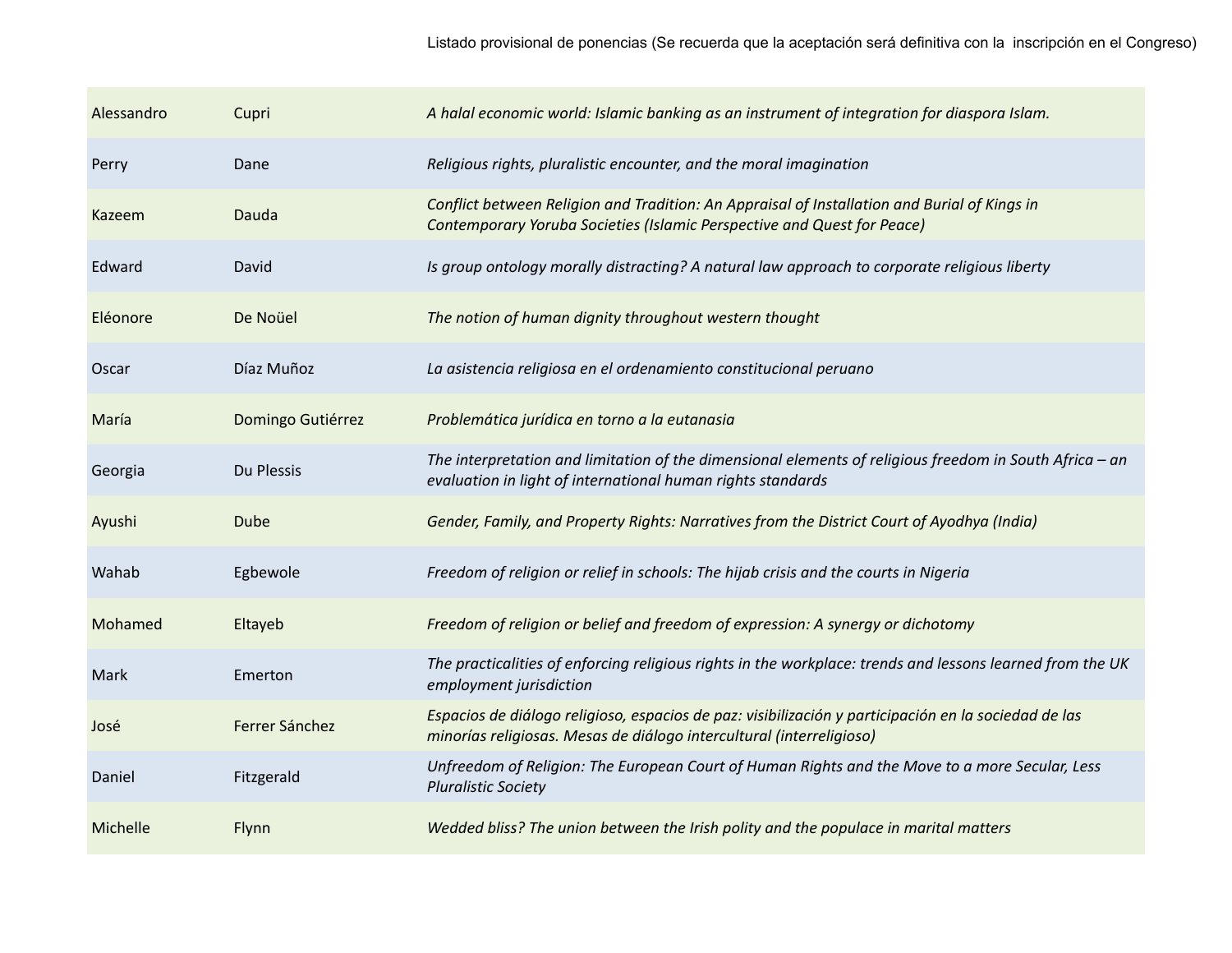| Fortunato           | Freni                 | La protezione della vita umana tra diritto e libertà di coscienza                                                                                             |
|---------------------|-----------------------|---------------------------------------------------------------------------------------------------------------------------------------------------------------|
| Gennaro             | Fusco                 | Chiesa e migranti: dal secolo scorso ad oggi                                                                                                                  |
| Mariangela          | Galluccio             | Valorizzare la dignità dell'uomo mediante la promozione e la protezione della sfera della coscienza:<br>l'ordinamento canonico e la tutela del "foro interno" |
| <b>Ahmed Salisu</b> | Garba                 | A socio-legal analysis of religious minorities and majorities under muslim majority rule in Nigeria,<br>Sudan, Morocco, Tunisia and Algeria                   |
| Mª Rosa             | García Vilardell      | Ideología y simbología en el ámbito escolar: pautas de solución                                                                                               |
| Elena               | García-Antón Palacios | El respeto a los principios de igualdad y no discriminación, y de neutralidad política en el sector<br>deportivo                                              |
| María Teresa        | García-Berrio         | Liberalism and the role of religion in transcultural post-modern societies                                                                                    |
| Richard             | Garnett               | The Religious Freedom of Religious Schools                                                                                                                    |
| Dimitry             | Gegenava              | Freedom of Religion and Pandemical Restrictions in Georgia: "More Equals Than Others"                                                                         |
| Francesca           | Genova                | Morals by Any Other Name?: Dignity, Public Health, and Morals Legislation                                                                                     |
| Serzan              | Gok                   | Religious minority architecture, minority heritage, Alevism, Yazidism                                                                                         |
| Inês                | Granja                | A close up on Portuguese case law concerning religious diversity                                                                                              |
| Andrew              | Hambler               | The regulation of workplace proselytism and other forms of direct "religious speech" in England and<br>Wales                                                  |
| Leonard             | Hammer                | Human dignity, freedom of religion or belief and cultural heritage                                                                                            |
| Muhammed            | Haron                 | Southern Africa's FoRB environment: Constructing pathways for human dignity, laying foundations for<br>inter-religious dialogue                               |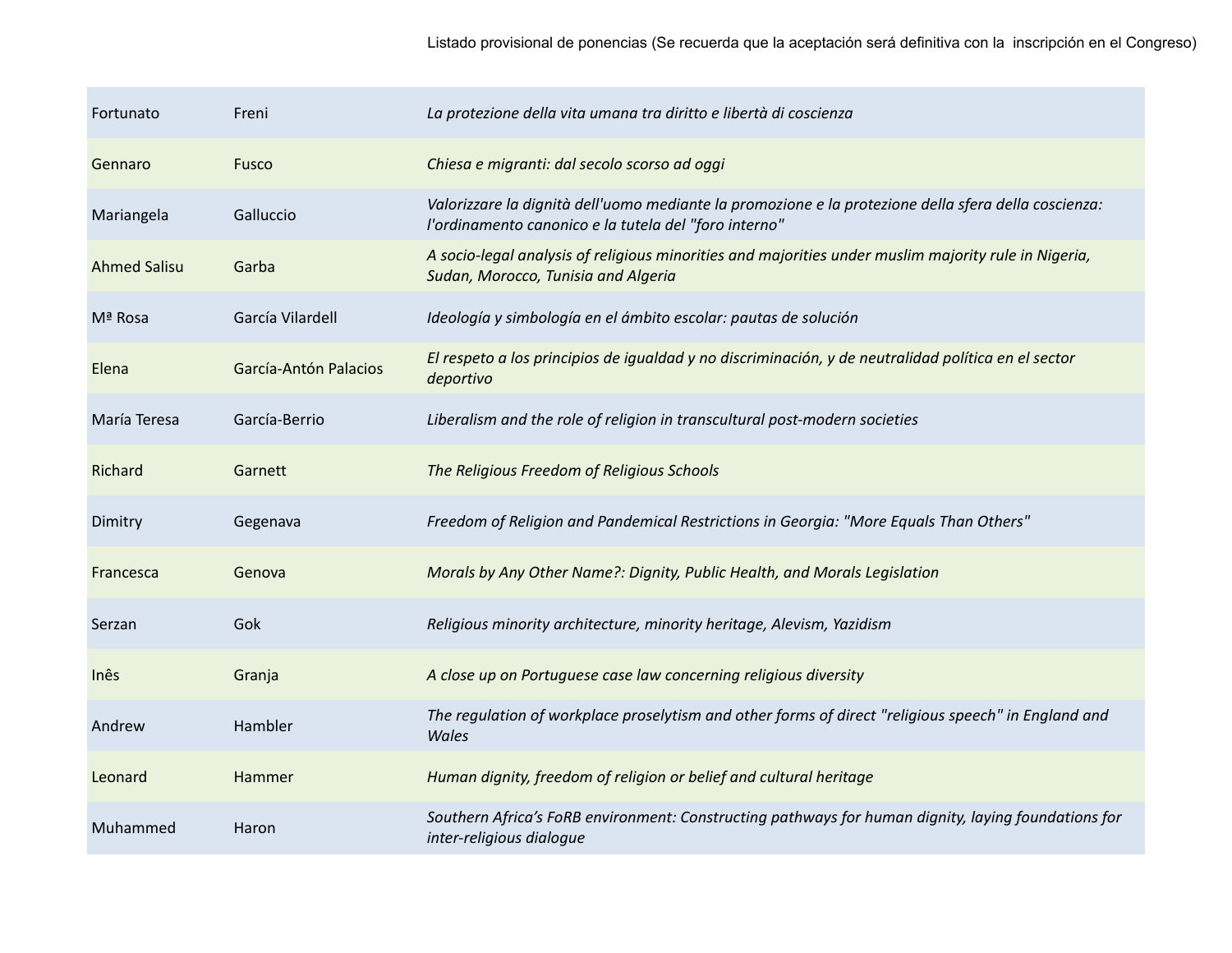| Cristina           | Hermida del Llano                | La mutilación genital femenina desde la perspectiva religiosa                                                                   |
|--------------------|----------------------------------|---------------------------------------------------------------------------------------------------------------------------------|
| Enrique            | <b>Herrera Ceballos</b>          | La libertad de elección de centro educativo en el marco constitucional español                                                  |
| Amparo             | Huertas Bailén                   | La presencia del diálogo interreligioso en la televisión pública. Estudio del caso catalán                                      |
| Simeon             | Ilesanmi                         | Moral Trait Dignity and the Politicization of Human Rights in Africa                                                            |
| Ronit/Tanya        | Irshai/Zion-Waldoks              | Religious feminism and women's rights in Israel as a jewish-democratic State                                                    |
| Moza               | Jadeed                           | Explicating Equality Using Islamic Inheritance Law: A Muslim Feminist Voice from Kenya                                          |
| Arif               | Jamal                            | Law and the sacred                                                                                                              |
| Anna               | Juzaszek                         | Is there a freedom of religion to enter into a religious-only marriage?                                                         |
| <b>Uzman Gizem</b> | Kılıç                            | The role of women and artificial intelligence in the digital age                                                                |
| <b>Nikolaos</b>    | Koumoutzis                       | Optional accommodation of the Sharia Law and courts in Greece                                                                   |
| <b>Arndis Anna</b> | Kristinardottir<br>Gunnarsdottir | Freedom of religion as protection of minorities                                                                                 |
| Jakub              | Kříž                             | Religious autonomy and its limits                                                                                               |
| Tito               | Kunyuk                           | Cross-confessional marriages in the kadhis courts of Kenya: Jurisdictional conundrums                                           |
| Ernils             | Larsson                          | Are Buddhists a minority in Shinto normative Japan? Common sense and the question of majority in the<br>Ehime Tamagushiryō case |
| Steven             | Leach                            | The Problematic Assumptions of CVE about Religion                                                                               |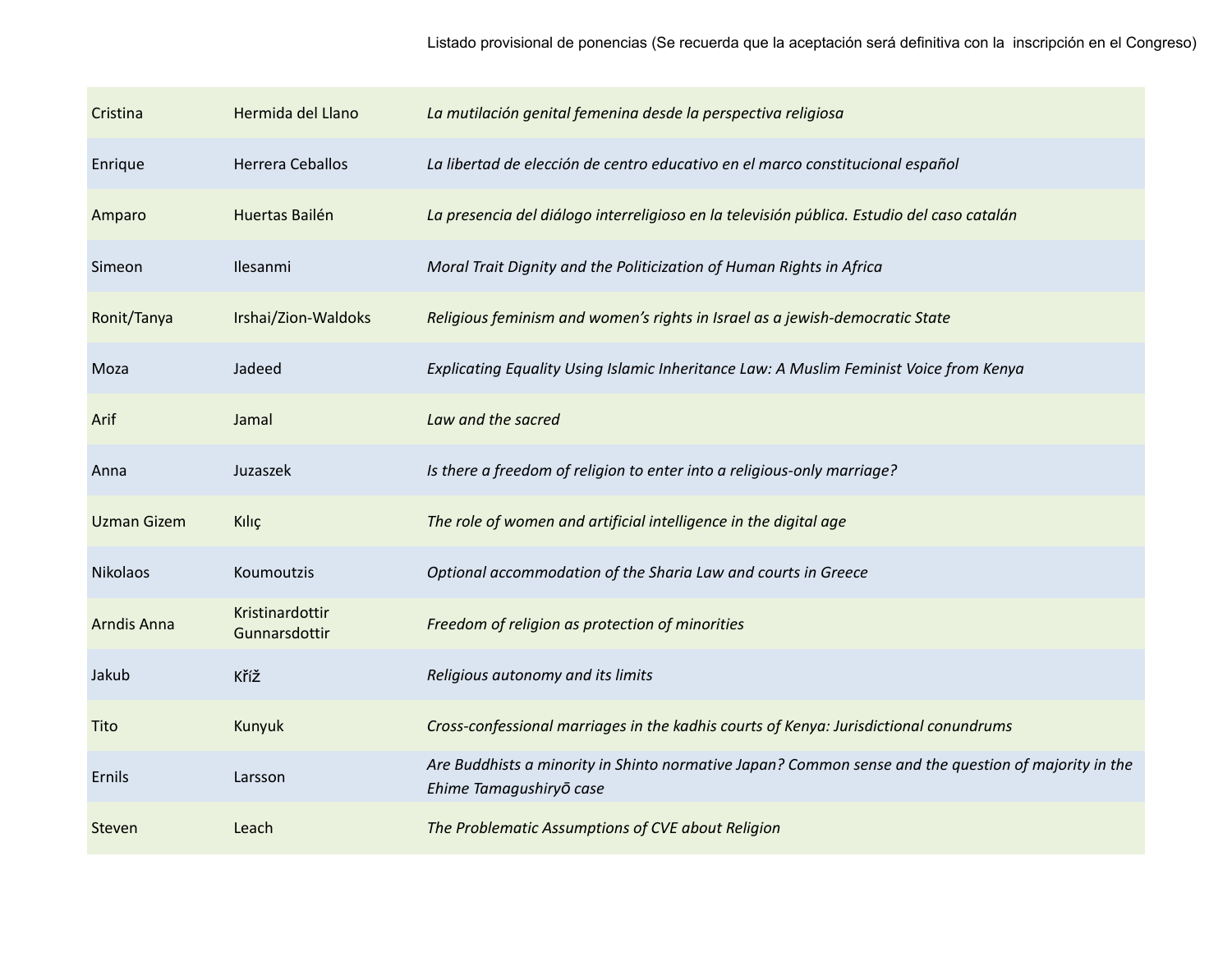| Santiago      | Leyra Curiá                  | El papel de la religión en la propuesta iliberal de los países del grupo de Visegrado                                                                                          |
|---------------|------------------------------|--------------------------------------------------------------------------------------------------------------------------------------------------------------------------------|
| Angelo        | Licastro                     | Incitamento all'odio religioso e tutela della dignità della persona                                                                                                            |
| <b>Tore</b>   | Lindholm                     | Human dignity in and across religious and non-religious traditions                                                                                                             |
| José L.       | Llaquet de<br>Entrambasaguas | El espíritu de Córdoba como paradigma de fraternidad islamo-cristiana                                                                                                          |
| Emily         | Lockey                       | Social integration and religious minorities: A case for revised understanding                                                                                                  |
| Elena         | López Ruf                    | The Argentine courts, a new global scenario for religious litigation?                                                                                                          |
| Ángel         | López-Sidro López            | La llamada a la oración y la libertad religiosa                                                                                                                                |
| Alba          | Lupiáñez                     | Objeción de conciencia al aborto                                                                                                                                               |
| <b>Blair</b>  | Major                        | Recovering the dimensions of dignity in religious proselytization                                                                                                              |
| Susana        | Mangana Porteiro             | Rituales y símbolos religiosos de migrantes en el Río de la Plata hoy: creencias desplazadas y<br>pertenencias en construcción                                                 |
| Asher         | Maoz                         | Judaic Foundations of human dignity and human rights                                                                                                                           |
| Paula         | Martí Lozano                 | Libertad religiosa y de conciencia en Cataluña: resultados del Informe Bianual 2020-2021                                                                                       |
| María del Mar | Martín García                | La dimensión institucional de la libertad religiosa y su protección en el ordenamiento estatal. Análisis<br>comparativo de la jurisprudencia constitucional en España e Italia |
| Kareem P.A.   | McDonald                     | A human rights perspective on FoRB in asylum centres: challenges and opportunities                                                                                             |
| Marina        | Meléndez - Valdés Navas      | Mujer y libertad religiosa                                                                                                                                                     |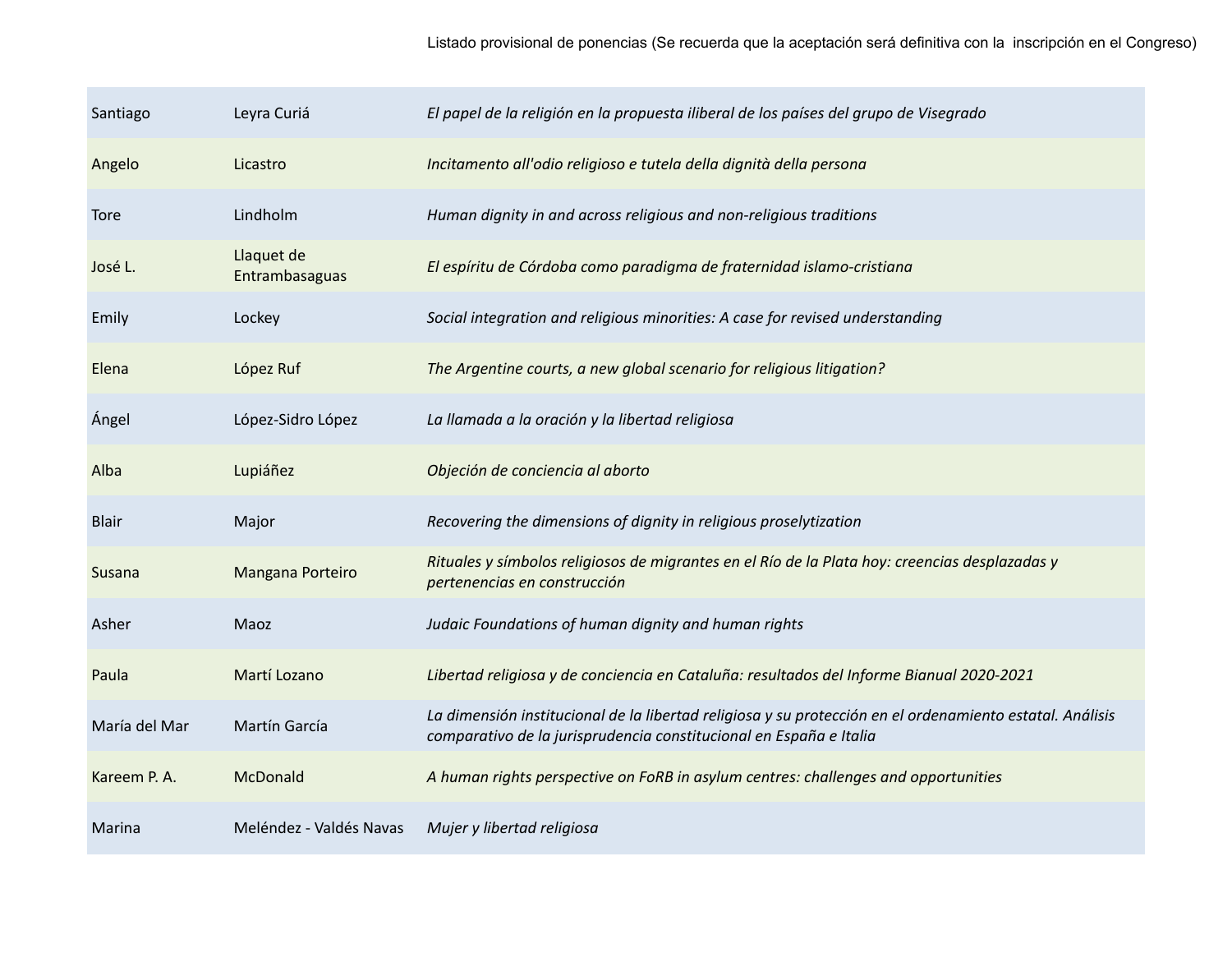| Romain                          | <b>Mertens</b> | The changing frontiers of the ministerial exception: how anti-discrimination law balances religious<br>autonomy with workers' dignity       |
|---------------------------------|----------------|---------------------------------------------------------------------------------------------------------------------------------------------|
| Roxana Paola                    | Miranda To     | Pluralismo religioso y estado de Derecho en México (2021)                                                                                   |
| Renée                           | <b>Mirkes</b>  | NaProTechnology: A medical embodiment of the catholic perspective on the human right to family<br>planning                                  |
| Mark                            | Modak-Truran   | Toward a Post-Secular Legitimation of Human Rights                                                                                          |
| David                           | Moore          | The language of human dignity                                                                                                               |
| Anna                            | Moreland       | Negotiating difference theologically                                                                                                        |
| Víctor                          | Moreno Soler   | Los ministros de culto: ¿agentes de radicalización?                                                                                         |
| <b>Bridget Nonde</b><br>Masaiti | Mukuka         | Covid-19 and the Experiences of the Marginalized Youth with Compounded Vulnerabilities in Lusaka,<br>Zambia.                                |
| Menard                          | Musendekwa     | The dignity of the deceased: Hero's Acre as a site for competing religious heritage                                                         |
| Amos                            | Muyambo        | In defence of human dignity: A response to violence and intolerance in contemporary society                                                 |
| Amna                            | <b>Nazir</b>   | The universal periodic review and guaranteeing rreedom of religion: A step in the right direction?                                          |
| Werner                          | <b>Nel</b>     | Mind the Misconception about Grievous Religious Persecution: Juxtaposing Discriminatory Intent with<br>Motive in International Criminal Law |
| Thao                            | <b>Nghiem</b>  | Between the Secular and the Sacred: The Laws and Politics of Cultural Heritagization in Postwar<br>Vietnam                                  |
| Pierre C.                       | Noël           | E. W. Boeckenfoerde and the epistemological foundations of Human rights                                                                     |
| Oladejo                         | Olowu          | Human rights, human dignity and reproductive technologies: Resolving the theological quandary                                               |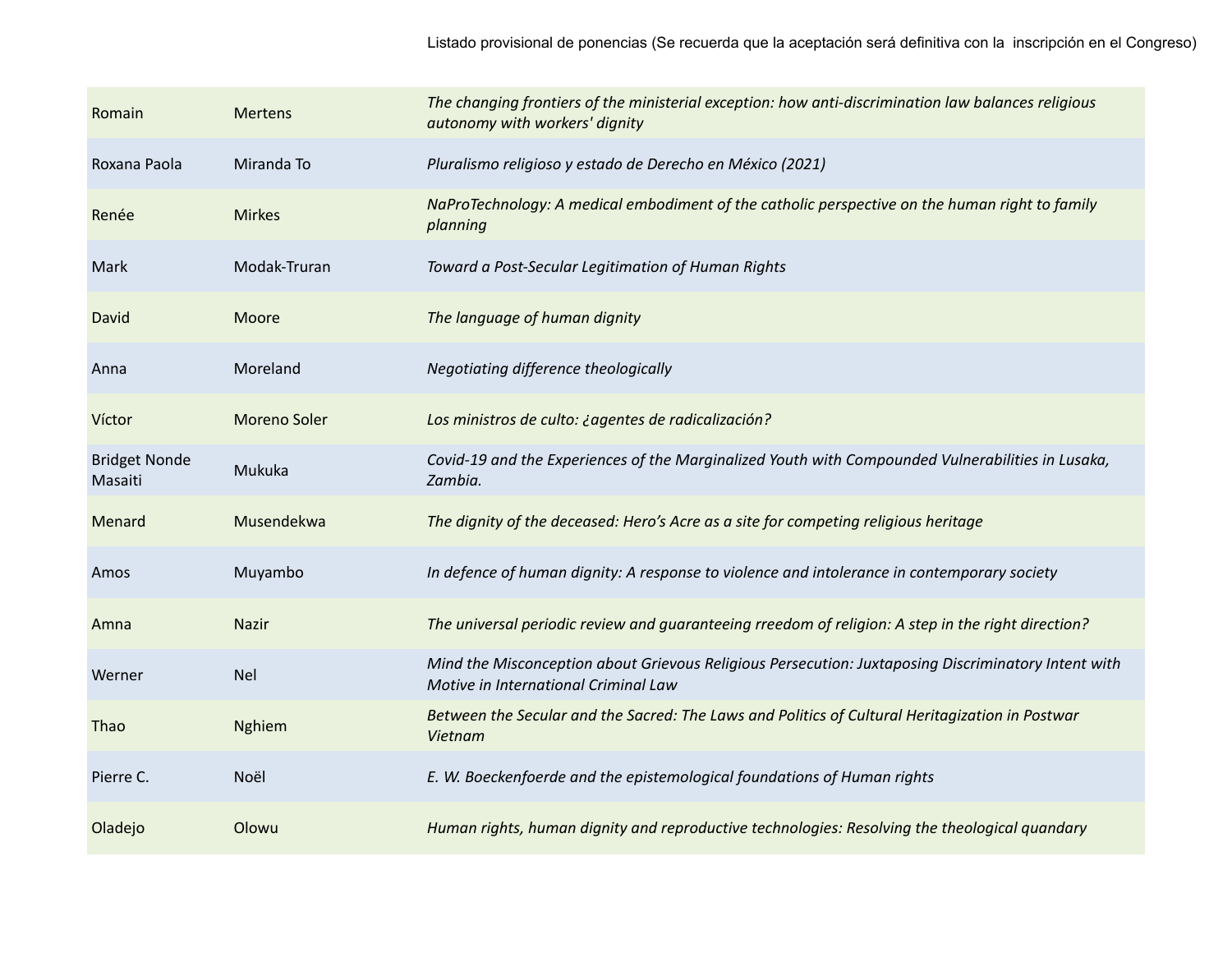| Reginaldo Menene Oluy Anguesomo  |                   | Implicaciones del carácter abierto de las religiones tradicionales africanas en el encuentro con otros<br>pueblos y en el reconocimiento de los Derechos Humanos |
|----------------------------------|-------------------|------------------------------------------------------------------------------------------------------------------------------------------------------------------|
| María Araceli                    | Oñate Cantero     | Señalar para excluir, un modelo eficaz para la restricción de la libertad de conciencia                                                                          |
| Marta                            | Osuchowska        | Restrictions on the manifestation of religious freedom by public officials in Poland                                                                             |
| Cecilia del Refugio              | Palomo Caudillo   | Objeción de conciencia con perspectiva de género en el sector salud. La experiencia mexicana.                                                                    |
| Megan                            | Pearson           | A recurring or improving 'legal and political mess': 5 years of SAS v France                                                                                     |
| Patrycja                         | Pichnicka-Trivedi | <b>Constructing Inclusive Society through Monsters Narratives</b>                                                                                                |
| M. Elena                         | Pimstein          | Creencias y proceso constitucional chileno                                                                                                                       |
| Ralf                             | Poscher           | Proportionality: What would it take?                                                                                                                             |
| Antonio                          | Quirós Fons       | Diversidad cultural aplicada: aprendizaje y práctica profesional sanitaria con implicaciones éticas y<br>legales                                                 |
| Claudia                          | Robles Martínez   | Libertad de educación en México: un derecho vulnerable en una sociedad intercultural                                                                             |
| Nazareth/Bernardo Romero/Cartoni |                   | Hoy 2020: Empresas Trasnacionales aplicación o vulneración de Derechos Humanos en aplicación de la<br>Ley Modelo UNCITRAL                                        |
| Lena                             | Rose              | 'The ideal convert': negotiating Christian religious identity in asylum appeal hearings of Iranian converts                                                      |
| Jorge                            | Salinas Mengual   | Eutanasia: conclusiones prácticas del análisis comparativo de las religiones monoteístas                                                                         |
| María Helena                     | Sánchez Gómez     | "Igualdad y no discriminación en el reconocimiento de la personalidad jurídica de entidades religiosas<br>en la jurisprudencia de Estrasburgo"                   |
| Patricia                         | Santos            | Marco jurídico, constitucional e internacional: diversas nociones de neutralidad religiosa                                                                       |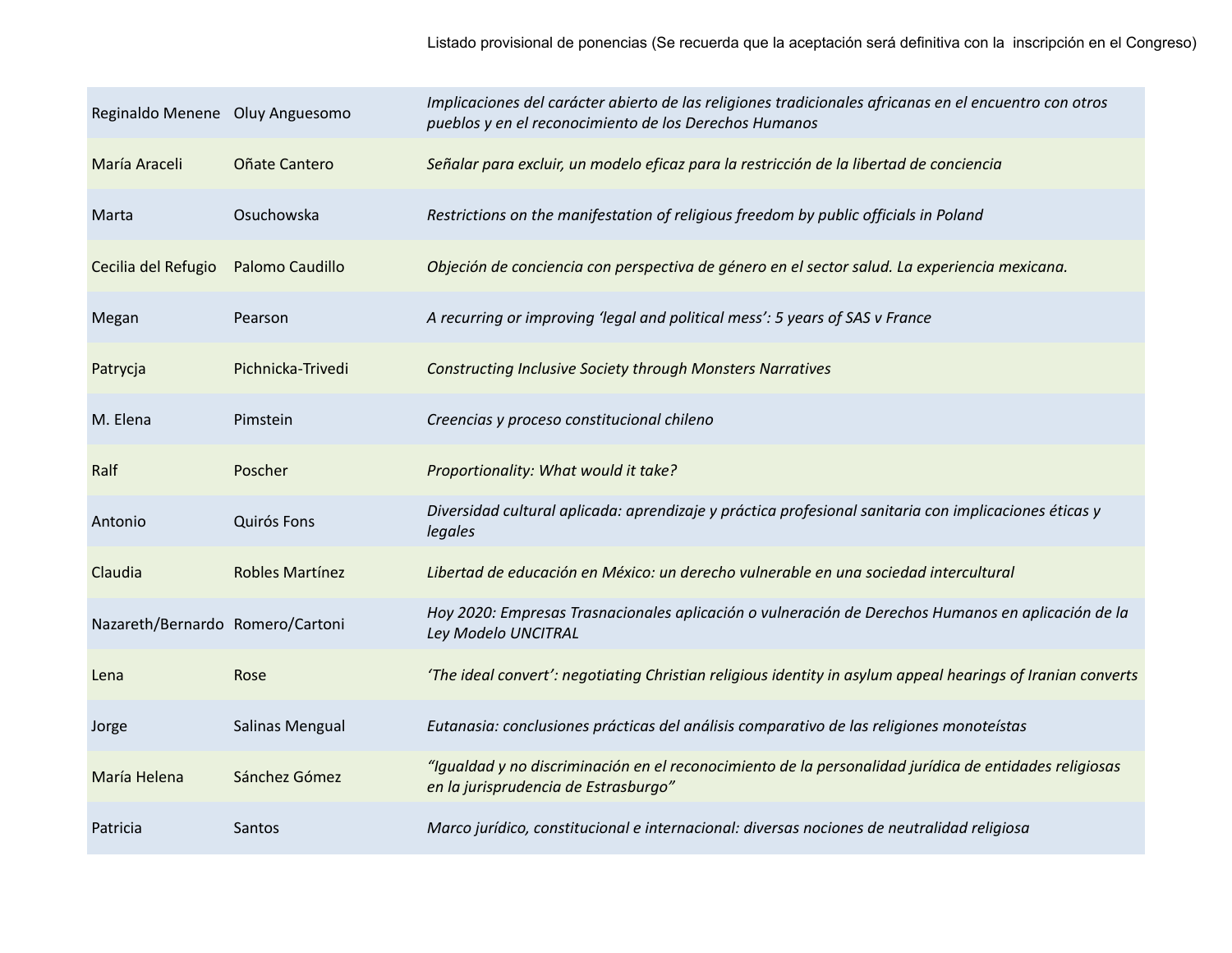| Christof           | Sauer          | The asylum situation of Christian converts from Islam in some European countries: Perspectives of the<br>churches                                                |
|--------------------|----------------|------------------------------------------------------------------------------------------------------------------------------------------------------------------|
| Lara               | Scaglia        | Kant's notion of human dignity. A contribution to the western and non-western debate on the<br>relatioship between ethics and rights                             |
| Esther             | Souto Galván   | Diálogo entre religiones y cultura de paz                                                                                                                        |
| Davide             | Strazzari      | Religious diversity at workplace: a comparative approach from Italy and Spain                                                                                    |
| <b>Emel Sunter</b> | Sunter         | Today, the Universal messages of the religion of Islam in the context of philosophy                                                                              |
| Piotr              | Szymaniec      | Is there a Central-European approach to human dignity?                                                                                                           |
| Eugene K B         | Tan            | Making a virtue out of differences: Managing religious pluralism, regulating proselytism, promoting<br>human dignity                                             |
| Laurentiu          | Tanase         | The law of religious freedom can promote interfaith dialogue and social dignity? - limits and benefits;<br>Romania, case study -                                 |
| Jeroen             | Temperman      | Religiously-motivated anti-LGBT speech: An international and comparative law analysis                                                                            |
| Liann              | Thio           | Singapore accommodative secularism and religious freedom: Managing the domain of the public and<br>private sphere in the world's most religiously diverse polity |
| Marta              | <b>Tigano</b>  | Valorizzazione del patrimonio culturale religioso e dignità dell'uomo                                                                                            |
| Seth               | Tweneboah      | Religion, Law and the Dignity of Same-Sex Partners in Ghana                                                                                                      |
| Gerhard            | van der Schyff | Human dignity and the relationship between the State and religion in the ECHR: Two absent, yet Ccucial<br>and inter-related concepts                             |
| Yolanda            | van der Vyver  | The roles of law, religion and human dignity in the design of urban space for refugees: Learning from<br>the sidewalks of the UNHCR in Pretoria, South Africa    |
| Mirjam             | van Schaik     | The right to apostasy disregarded? A plea for reconceptualising the freedom of religion or belief                                                                |